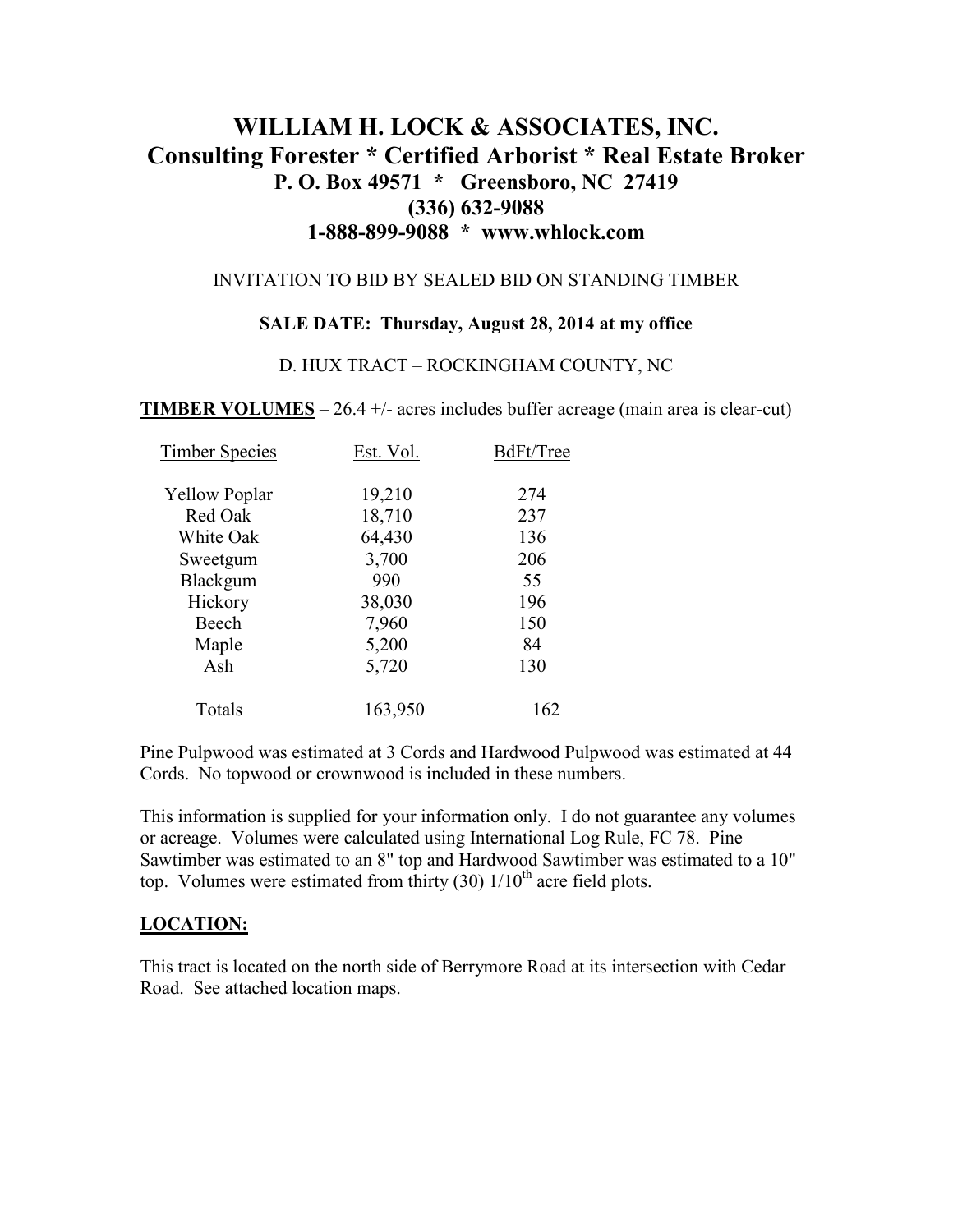Page Two D. Hux Tract - Timber Sale Sale Date: Thursday – August 28, 2014

### **BIDS:**

The Hux Tract is being sold on a lump sum sealed bid basis. Bids will be accepted by **regular mail** if received by 5:00 pm on Wednesday, August 27, 2014 **OR** bids will be accepted by **email (whlock@whlock.com), telephone (336-632-9088), fax (336-632- 9088), or in-person** at my office until 11:00 am on Thursday, August 28, 2014. At 11:00 am on Thursday, August 28, 2014 all bids received will be recorded. The successful bidder will be notified within 24 hours of the bid openings. A 10% deposit may be requested to be delivered to William H. Lock  $&$  Associates, Inc. within 72 hours of the bid opening. The balance of the sales price is to be delivered at the sale closing. The seller reserves the right to refuse or accept any and all bids. Seller will consider all bids. The seller will be responsible for the timber deed preparation, revenue stamps if recorded, and the forestry consultant fees. The buyer will be responsible for all other closing costs. A \$1,000 performance deposit will be payable at closing and held in a noninterest bearing trust account until satisfactory completion of logging. The performance deposit does not limit the buyer's liability.

## **PLACE OF SALE:**

The timber sale will be held at the office of William H. Lock & Associates, Inc. in Greensboro, NC. The office address is 375 S. Swing Road, Greensboro, NC 27409. Telephone and Fax: 336-632-9088; Email: whlock@whlock.com

# **CONDITIONS OF SALE**:

1. The Buyer shall have 24 months from the date of the timber deed to cut and remove all merchantable timber within the "Sale Areas". "Creek Buffers" have been marked with Blue Flagging. No blue flagged trees marking the buffer boundaries may be cut. All pine of any size and hardwoods >16" DBH may be harvested from within these buffer areas provided all Best Management Practices, Forest Practice Guidelines, and any applicable river basin or watershed regulations are followed. The sale boundaries are marked with pink flagging. No trees marked with pink flagging and no trees beyond the pink flagging are to be harvested.

2. The Buyer shall access the tract from Berrymore Road along the existing woods path leading into the wooded section of the tract. All access routes will need to be installed and/or maintained according to all North Carolina Best Management Practices, Forest Practice Guidelines, and any applicable river basin or watershed rules. All roadways must remain open and passable by ordinary traffic at all times. The roadways must be left in similar condition at the completion of the harvesting operation as they were at the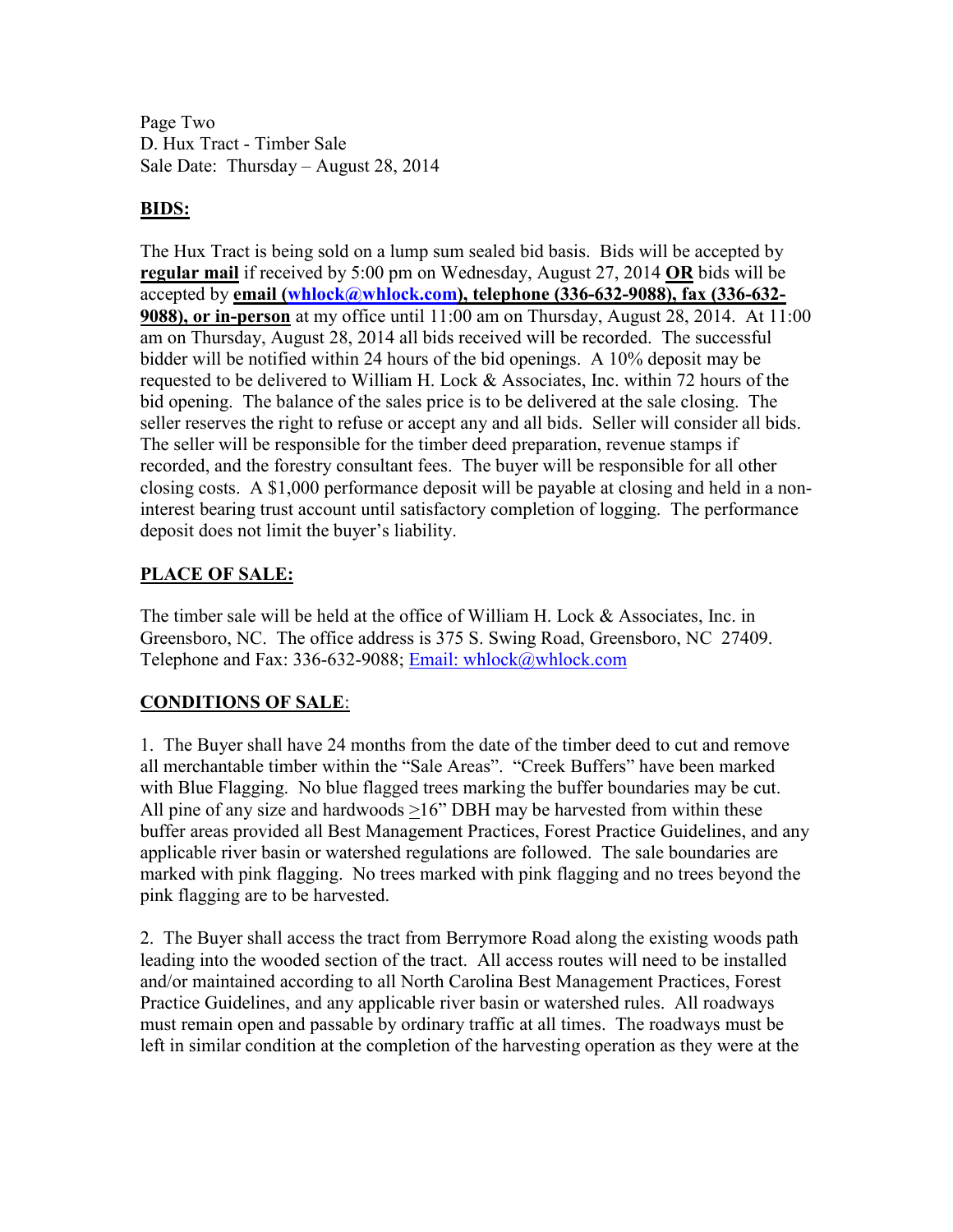Page Three D. Hux Tract - Timber Sale Sale Date: Thursday – August 28, 2014

beginning of the harvesting operation, reasonable wear and tear accepted. Call W.H. Lock if there are questions concerning access routes.

3. The Buyer is responsible for maintaining a clean site. No equipment parts, trash, tires or other debris created as a result of the harvesting operation shall be left on the property. It shall be the Buyer's responsibility to clean up any hazardous material or chemical waste spills including but not limited to Diesel Fuel, Hydraulic Fluid, Machine Oil, and/or Gasoline upon the subject property if deposited as a result of the harvesting operation. Responsibility will include any required remediation including but not limited to the removal of contaminated soils.

4. Harvesting operations must not interfere with any farming operations and farming operations must not interfere with any harvesting operations. Decking, loading or hauling will not be permitted in any existing open fields or pastures immediately adjacent to the timber unless approved by William H. Lock & Associates, Inc. If approved, open areas must be free of logging debris, smoothed when completed, and re-seeded if necessary. All loading decks and truck parking areas must be reseeded when the harvesting operation is completed.

5. The Buyer is responsible for following all Federal, State, and local regulations regarding timber harvesting activities. If required, Buyer is responsible for obtaining any necessary permits or licenses required for timber harvesting. All logging operations must conform to North Carolina Best Management Practices, Forest Practices Guidelines, and any applicable river basin or watershed rules. In the event that a non-compliance situation is identified on the tract as a result of the harvesting operation, William H. Lock & Associates, Inc. will have the express right to suspend the harvesting operation until the situation is brought into compliance. No trees or other logging debris shall be left in or across the property boundary, sale cutting lines or access roads and paths.

6. All necessary property lines, corners and sale harvest boundaries have been marked with pink flagging. No flagged trees denoting the property and/or sale boundary shall be cut and no trees outside the boundary lines shall be cut. If trees marking the property lines or sale boundary are cut, North Carolina timber trespass laws may apply. No trees shall be cut to fall on a neighboring landowner's property or where potential damage may occur. If existing property corners are damaged or removed as a result of the harvesting operation, Buyer agrees to replace the markers at the correct surveyed location at their own expense.

7. Buyer agrees to notify William H. Lock & Associates, Inc., P. O. Box 49571, Greensboro, NC 27419 at least 3 days in advance of the beginning of the harvesting operation and at least 3 days in advance of the completion of the harvesting operation.